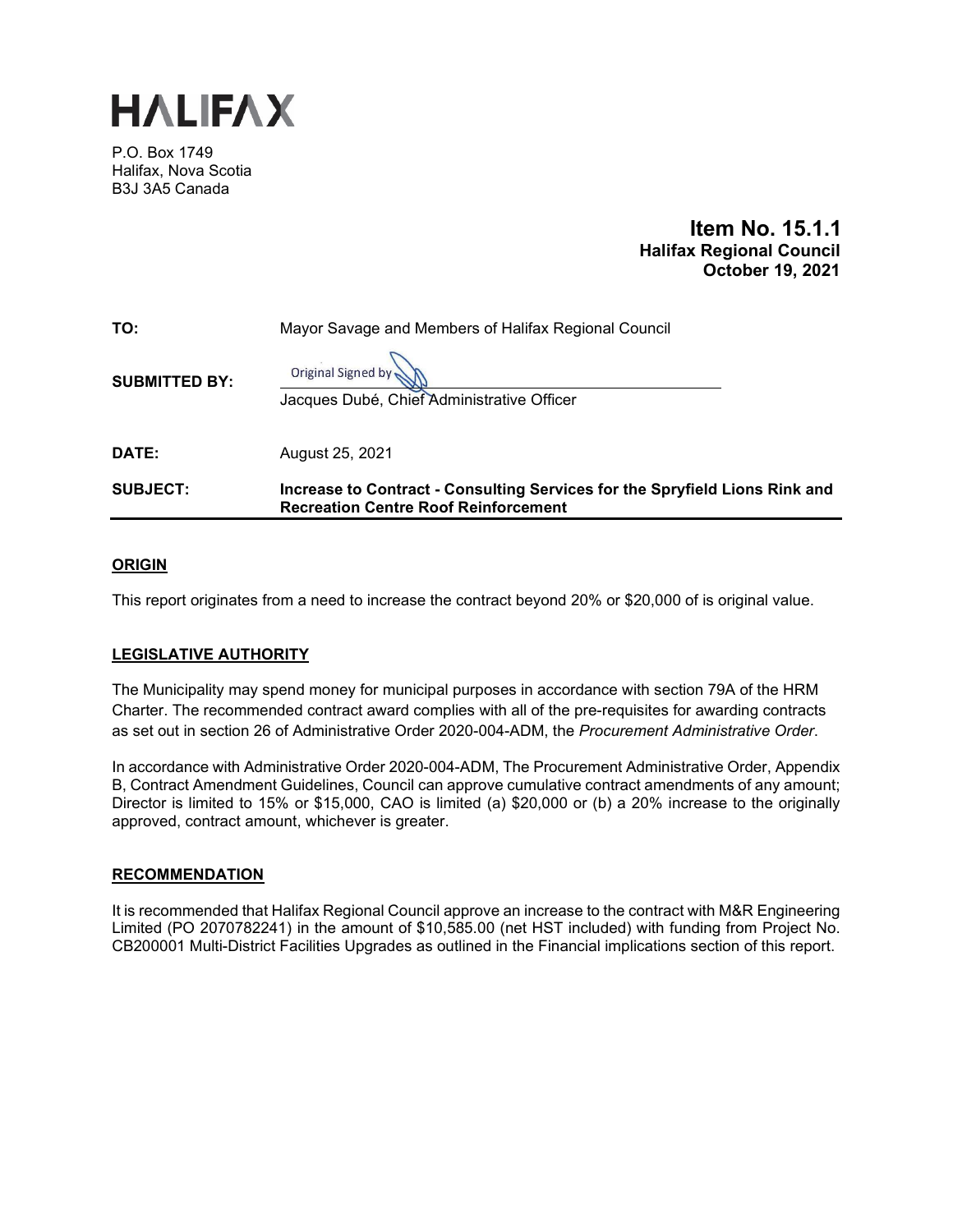### **BACKGROUND**

M&R Engineering was hired for consulting services for the mechanical and electrical work associated with the roof reinforcement work. Their scope of work included architectural work to patch repair finishes as necessary to support the main roof work.

This increase request covers additional consultant fees for work to administer the construction contract during the rectification of construction deficiencies.

The work was planned for after lacrosse season at the end of July 2020 and before the ice gets put back into the rink in mid-September 2020.

Previous change orders were issued for \$19,800 (net HST included) for additional consulting services required to support construction schedule extension and for deficiency rectification work completed in the summer of 2019.

#### **DISCUSSION**

Staff has recommended an increase to M&R Engineering Limited PO 2070782241 for changes to the contracted scope of work in the amount of \$10,585.00 (net HST included). A summary of the changes are as follows:

| PO Award (net HST included)             | \$34.029 |
|-----------------------------------------|----------|
| CO increases approved to date           | \$19,800 |
| Request for increase (net HST included) | \$10,585 |
| New Contract Value (net HST included)   | \$64.414 |

The total amount of changes (approved and pending) is \$30,385 (net HST included), which represents a cumulative increase of 89% to the original contract value of \$34,029 (net HST included).

### **FINANCIAL IMPLICATIONS**

Based on the quoted price of \$10,585 (net HST included) funding is available from Project No. CB200001 Multi-District Facilities Upgrades. The budget availability has been confirmed by Finance.

| <b>Budget Summary:</b> | Project Account No. CB200001 Multi-District Facilities Upgrades |             |
|------------------------|-----------------------------------------------------------------|-------------|
|                        | <b>Cumulative Uncommitted Budget</b>                            | \$2.796.355 |
|                        | Less: Increase to PO 2070782241                                 | 10.585      |
|                        | <b>Balance</b>                                                  | \$2.785.770 |

The balance of funds will be used for recapitalization of Multi-District Facilities.

#### **RISK CONSIDERATION**

There are no significant risks associated with the recommendation in this report.

### **ENVIRONMENTAL IMPLICATIONS**

There are no known environmental implications associated with the recommendation in this Report.